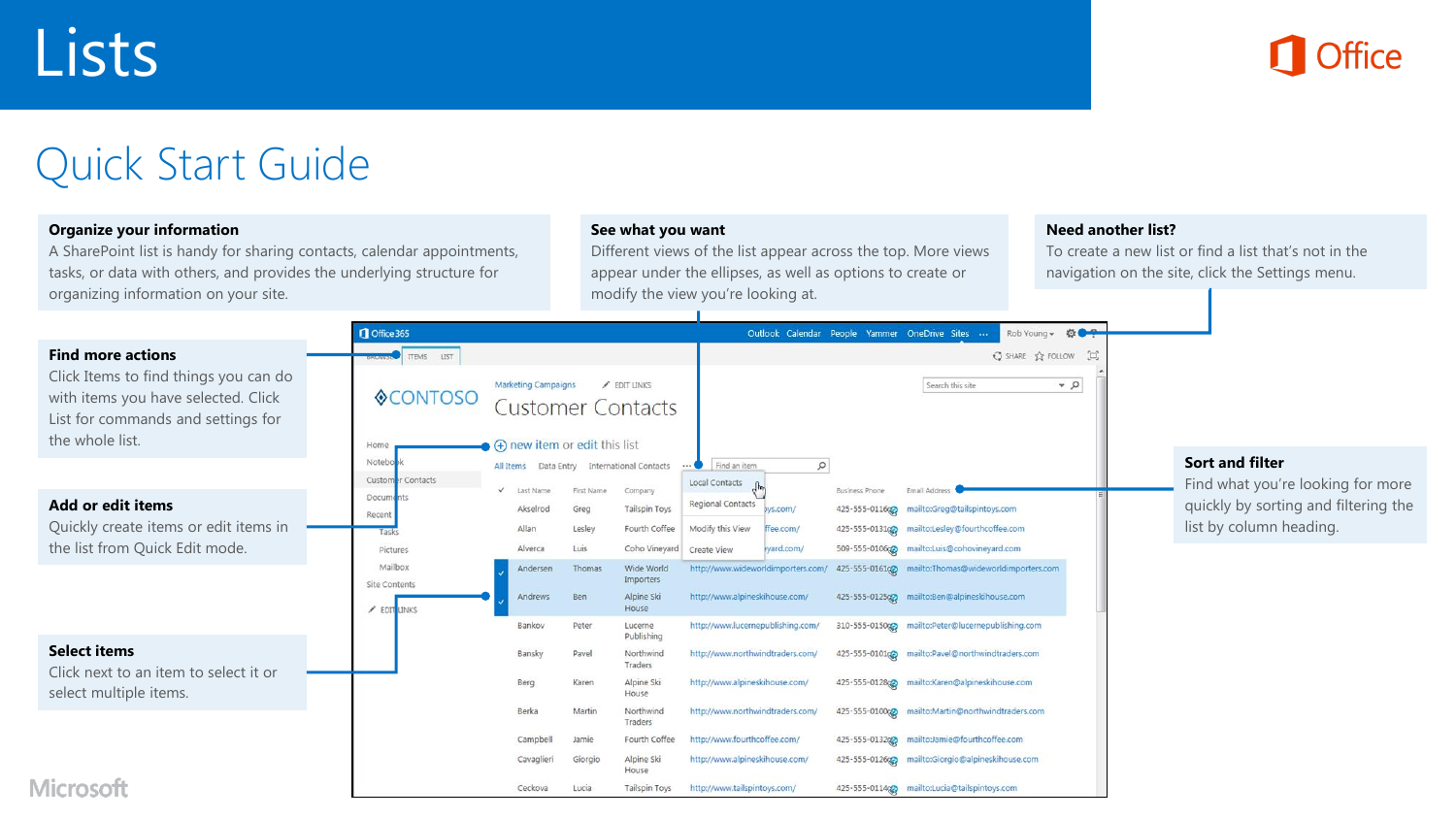#### Where can I find a list?

Lists often appear in the navigation. Sometimes you have look under Site contents.

- 1. On your team site, look for the name of the list in the navigation, or click **Settings** > **Site contents**.
- 2. Click the name of the list to open it.

# Add an item to a list

- 1. In the list where you want to add an item, click **new item**.
- 2. Enter the information for the list item.
- 3. Click **Save**.





### Add or edit multiple items

When you want to add and edit multiple items all at once, use Quick Edit.

- 1. At the top of the list you want to edit, click **edit**.
- 2. Type information in the boxes.
- 3. When you're finished editing, click **Stop** editing.

|              | ⊕ new item or edit this list |         |           |
|--------------|------------------------------|---------|-----------|
| All contacts |                              | an item |           |
|              | Last Name                    |         | First Nat |
|              | Akselrod #                   |         | Greg      |

### Edit all the details in a list item

Most views of a list don't show all the details in a list item. There's usually more information hidden from view. To edit all the details in a list item, you need to open the individual item for editing.

- 1. Select the item you want to edit, click the ellipses (**…**), and then click **Edit Item**.
- 2. Edit the information in the form that appears.
- 3. When you're finished editing, click **Save**.

Several other commands appear under the ellipses (**…**) menu as well, including:

- **Alert me**. You can set an alert and receive an email or text message when an item changes.
- **Share with**. Use this command to share the item with others.

| All contacts   |  | Find an item         |          |  |  |  |
|----------------|--|----------------------|----------|--|--|--|
| U<br>Last Name |  | First Name Company   |          |  |  |  |
| Akselrod #     |  | Gran                 | Tailenin |  |  |  |
| Allan #        |  | View Item            |          |  |  |  |
| Alverca #      |  | Edit Item            |          |  |  |  |
| Andrews #      |  | Export Con Edit Item |          |  |  |  |
| Bankov #       |  | Compliance Details   |          |  |  |  |
| Wu #           |  | "" Workflows         |          |  |  |  |
|                |  | Alert me             |          |  |  |  |
|                |  | Shared With          |          |  |  |  |
|                |  | Delete Item          |          |  |  |  |

# Delete items in a list

There are multiple ways to delete items in a list. Here's the quickest way:

- 1. Select the items you want to delete.
- 2. Click **Items** > **Delete Item**.